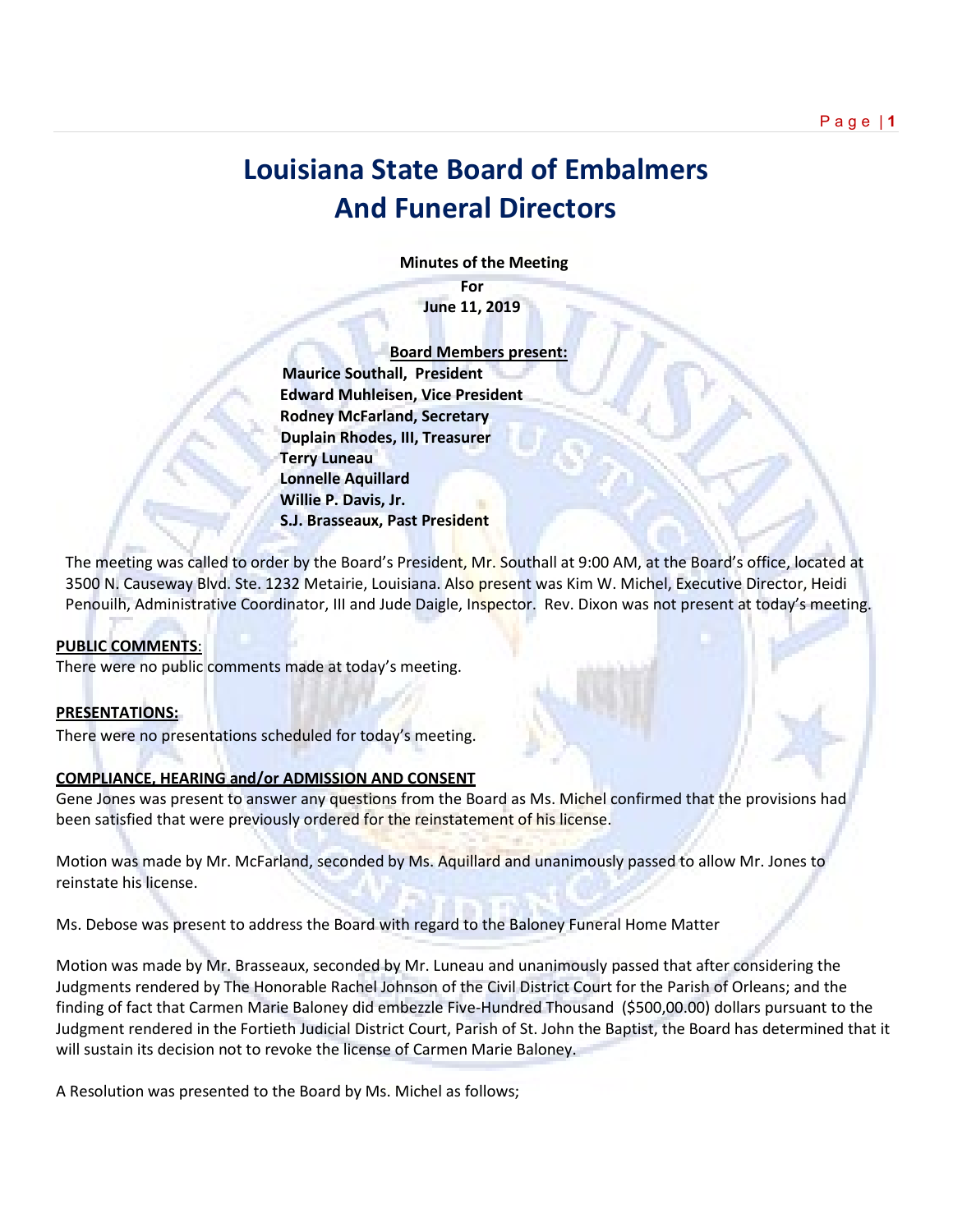# **Resolution of the Louisiana State Board of Embalmers**

**BE IT KNOWN, that during the meeting of the Louisiana State Board of Embalmers and Funeral Directors, Metairie, Louisiana, was held on the 11th day of June, 2019 at 9:00 o'clock a.m. a quorum being present, the following resolution was introduced by Mr. Brasseaux and seconded by Mr. Luneau, to wit: WHEREAS, The Louisiana State Board of Embalmers and Funeral Directors authorizes the Complaint Review Committee, currently Maurice Southall, President, Chanel R. Debose, Prosecuting Attorney and Kim W. Michel, Executive Director, to allow additional investigative procedures of complaints by permitting informal conferences of all parties involved to further determine the necessity of a formal hearing to be scheduled before the entire board;**

**WHEREAS, The Louisiana State Board of Embalmers and Funeral Directors shall allow legal counsel to be present with said parties and to include a transcription of the proceedings on record for the purpose of complaint rationality, which shall be admissible as evidence in the event of a formal hearing;**

**WHEREAS, this board is of the belief that by allowing this additional procedure within the Complaint Review Committee and the complaint process, the Board will be providing an extra step to the complaint process for improved transparency and to provide enhanced management for the complaints.** 

**NOW THEREFORE, BE IT RESOLVED, that the Louisiana State Board of Embalmers and Funeral Directors, Metairie, hereby authorizes the Complaint Review Committee to begin implementing, as necessary, to the complaint investigative process, informal conferences.**

**BE IT FURTHER RESOLVED, that The Louisiana State Board of Embalmers and Funeral Directors agree to the addition of informal conferences of the Complaint Review Committee if the committee deems it necessary.**

**The above and foregoing resolution was adopted by the Louisiana State Board of Embalmers and Funeral Directors of Metairie at its meeting on the 11th day of June, 2019 at 9:00 o'clock a.m.**

| YEAS: $8$    |  |  |
|--------------|--|--|
| NAYS: 0      |  |  |
| Absent:_1___ |  |  |
|              |  |  |

**\_\_\_\_\_\_\_\_\_\_\_\_\_\_\_\_\_\_\_\_\_\_\_\_\_\_\_\_\_\_\_\_\_\_\_\_\_\_\_\_ \_\_\_\_\_\_\_\_\_\_\_\_\_\_\_\_\_\_\_\_\_\_\_\_\_\_\_\_\_\_\_\_\_\_\_\_\_\_\_**

**PRESIDENT, Maurice Southall SECRETARY, Rodney McFarland**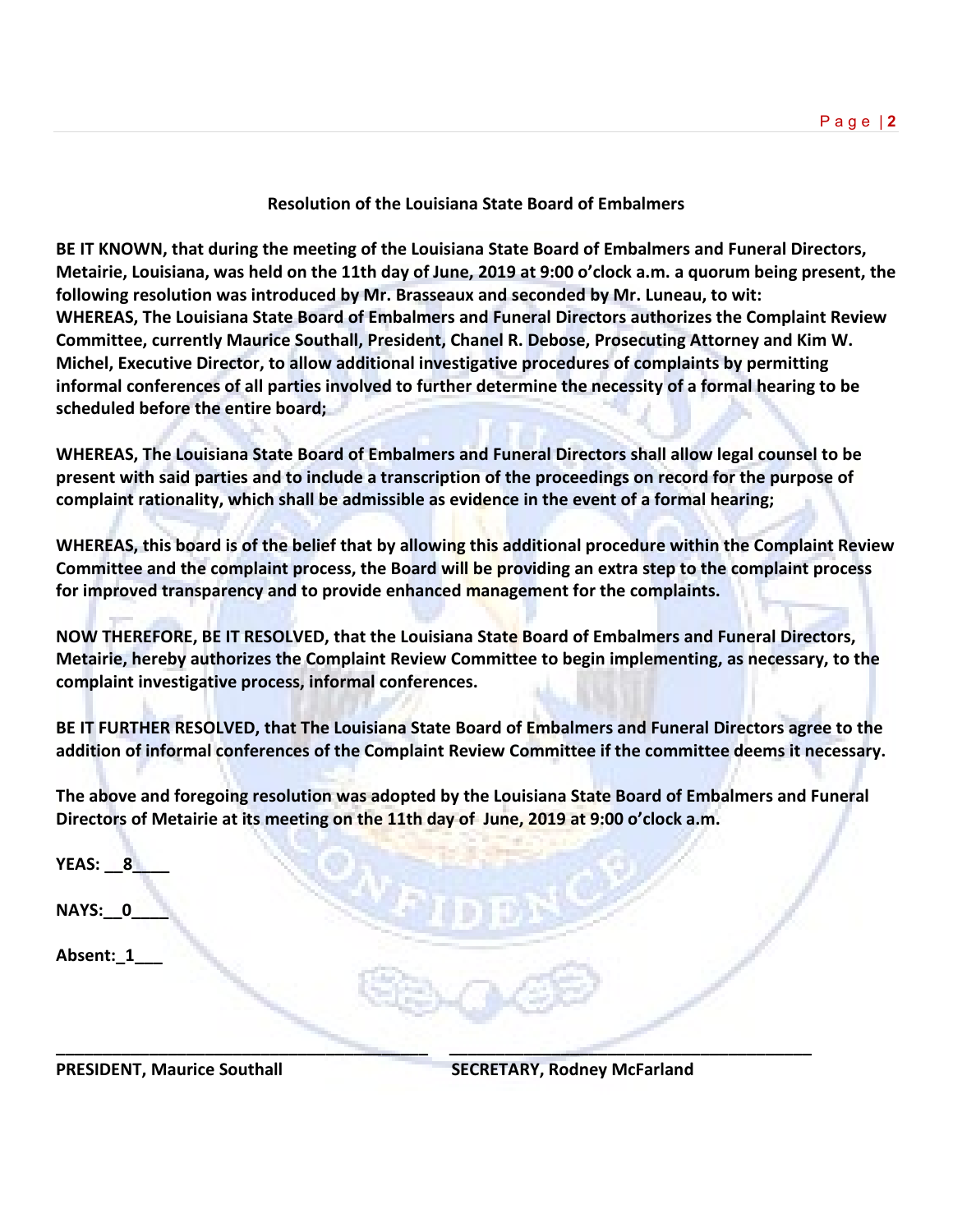Ms. Michel presented the Board with Ethics and compliance information regarding mandatory training and deadline as well as the Code of Governmental Ethics for review as an appointed Board member.

Ms. Michel presented the Board with several Legislative bills that were passed as well as some Legislative bills that were introduced but did not pass for informational purposes only.

Ms. Michel presented the board with a letter from the USEPA with regard to burial at sea. Information can be accessed b[y https://www.epa.gov/ocean-dumping/burial-sea.](https://www.epa.gov/ocean-dumping/burial-sea) The letter will be posted to the website under notices and information for review.

Motion was made by Mr. Brasseaux, seconded by Mr. Rhodes and unanimously passed that the Board move into Executive Session at 9:45 AM..

Motion was made by Mr. Brasseaux, seconded by Mr. Luneau and unanimously passed that the Board move out of Executive Session at 10:30 AM for discussion of the following;

Due to the resignation of the staff General Counsel, Ms. Michel presented the board with a proposal and information regarding office/staff options;

Ms. Michel stated that since the board has a contract with a Prosecuting Attorney as well as a contract for various legal assistance through the LA Dept. of Justice/Office of the Attorney General, she suggested that the office would benefit by employing a part time staff assistant and to develop and improve the website for better-quality of license management.

Ms. Michel presented the board with an outline considering staff attorney vs contract attorney vs full time staff vs part time staff reflecting fees, salaries and benefits.

The information provided with regard to the website detailed the upgrade for all licensees and the ability to create an account, control their information, renew, print wallet/I.D. cards, proof of licensure, print establishment licenses, notifications from the board, payment, application completion and submission directly through the website, pre need submission, continuing education maintenance, inspection reports and maintenance, complaints, interns, intern reports upload, temporary licenses, status, maintenance of all correspondence, etc. This program/system would provide more efficiency to renewals as well as the entire application process. Licensees would have the ability to control their information such as address, telephone numbers, license type, employment, have access to their records and be able to decide what information would be available to the public through a search. All Licenses would be able to be retrieved by license type, city/town, depending on parameters created.

Based on the information provided, Ms. Michel was able to establish cost effectiveness through the option of part time staff with website improvement.

Motion was made by Mr. Brasseaux, seconded by Mr. Davis and unanimously passed that Ms. Michel begin the process as soon as possible for the employment of a part time staff assistant.

Motion was made by Mr. Brasseaux, seconded by Mr. Muhleisen and unanimously passed that Ms. Michel research and explore further options regarding the website and to negotiate the best cost option for discussion at the next scheduled meeting.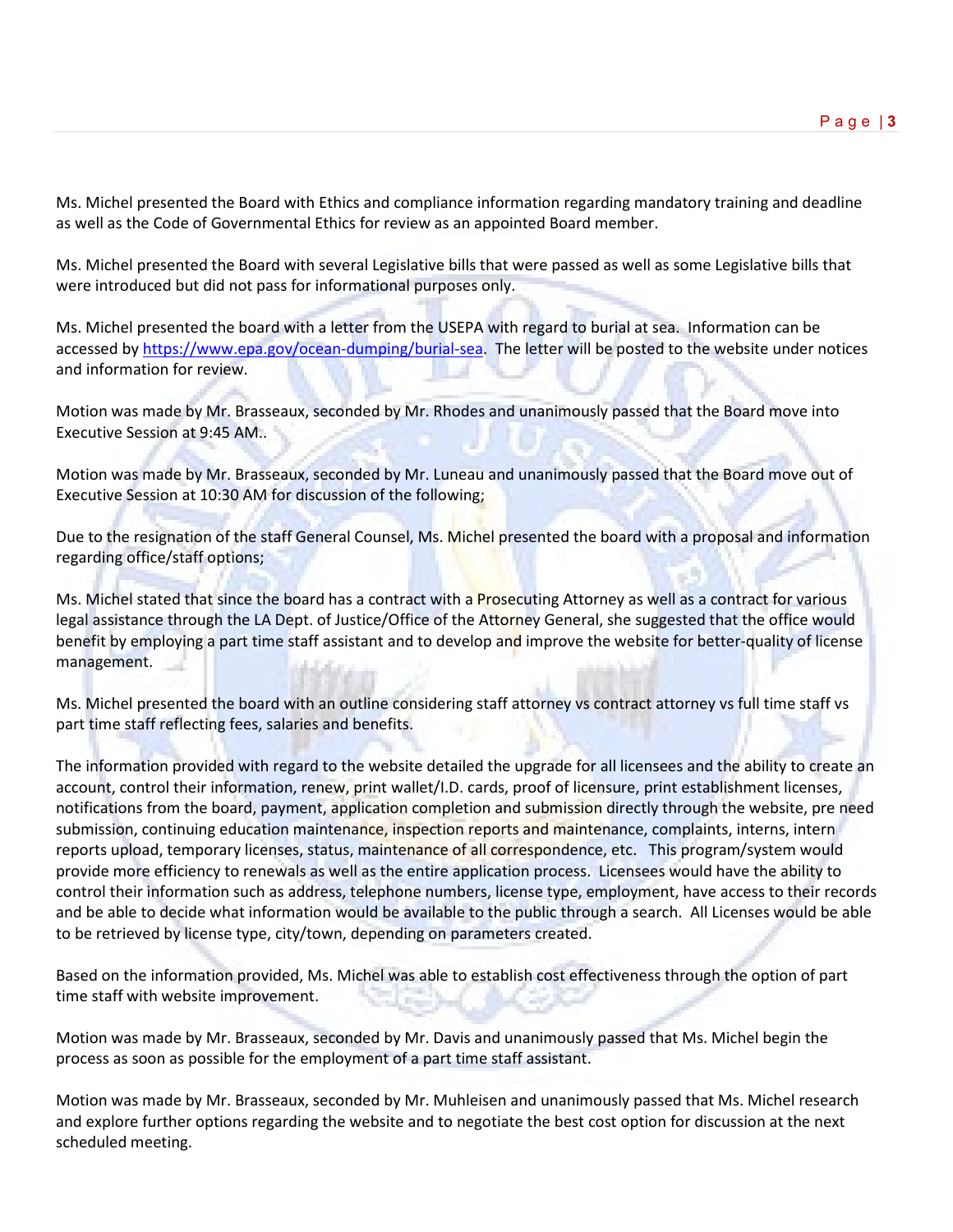### **Executive Director's Report**

Ms. Michel presented the board with information re license and registry.

Bryce Thompson 0379 Stacy Muro 0384

# **License & Registry Update**  Updated on 6/6/2019 from last meeting in April 2019 **Funeral Establishments - new issue** Grace Funeral Home, Mandeville 2931 Hillcrest Memorial Blanchard Chapel 2932 **Establishment Ownership/Location/Name Change Crematory Establishment - new issue Embalmer and Funeral Director License - new issue** Julie Brister E-2882 **Funeral Director License - new issue** Mark Barrios U-1690 Brian Jennings U-1691 Martin Adkins U-1692 **Retort Operator License - new issue** Michael Maddocks 318 Derek Bordelon 319 **Reinstated Licenses - E / U / RO** Eric Simmons E-2575 **Temporary License - new issue Internships Registered** Jalon Chatman 0375 Amber Hunsicker 0380 Cameron Smith 0376 Cleveland Washington 0381 Joseph Goodlow 0377 Serena Goodwin 0382 Brendan Owens 0378 Paige Batts 0383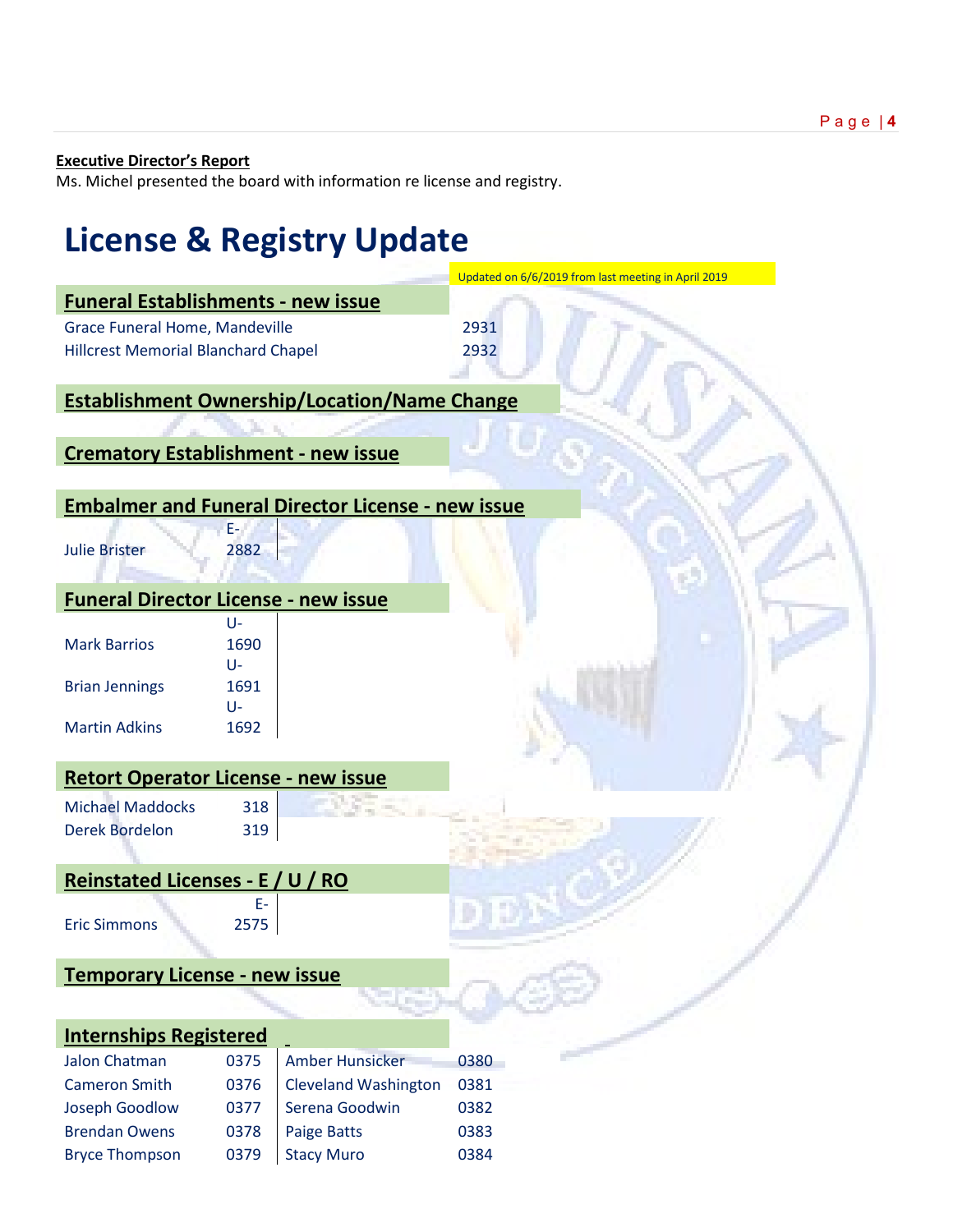For informational purposes only, Ms. Michel presented the board with a letter that was mailed from a licensee to the board's office for a renewal on April 7, 2019. The letter was subsequently returned to the addressee on May 18, 2019 noting that the letter was unclaimed and unable to be forwarded, which was to the board's office. The licensee contacted the post office where the letter was mailed from and through an inquisition by the Postmaster, it was determined that the post office in Metairie failed to attempt delivery of the letter to the board's office. The Post master wrote a letter outlining the incident and faulting the Metairie Postal Office location.

Therefore, Ms. Michel expressed the continued problems with the USPS and that it is important to track and monitor all USPS mail whether to the board's office or anywhere else. Due to the proof of the mail having been sent in a timely manner, the licensee was not considered delinquent.

Motion was made by Mr. McFarland, seconded by Mr. Luneau and unanimously passed to accept the report as presented.

### **INSPECTOR'S REPORT**

Motion was made by Mr. Muhleisen, seconded by Mr. Davis and unanimously passed to accept the report as presented.

#### **MINUTES**

Motion was made by Mr. Brasseaux, seconded by Mr. Luneau, and unanimously passed to dispense with the reading of the minutes due to pervious email and to accept the minutes of the meeting for April 9, 2019.

# **FINANCIAL**

Motion was made by Mr. Rhodes, seconded by Ms. Aquillard and unanimously passed to accept the financial report and budget presentations as presented.

# **CORRESPONDENCE**

There was no correspondence to present to the board.

# **NEW BUSINESS**

The next meeting of the Board is scheduled for August 13, 2019.

There being no further business, the meeting was concluded at 11:00 Am.

Iney ME Failand, Sr.

Rodney McFarland, Secretary